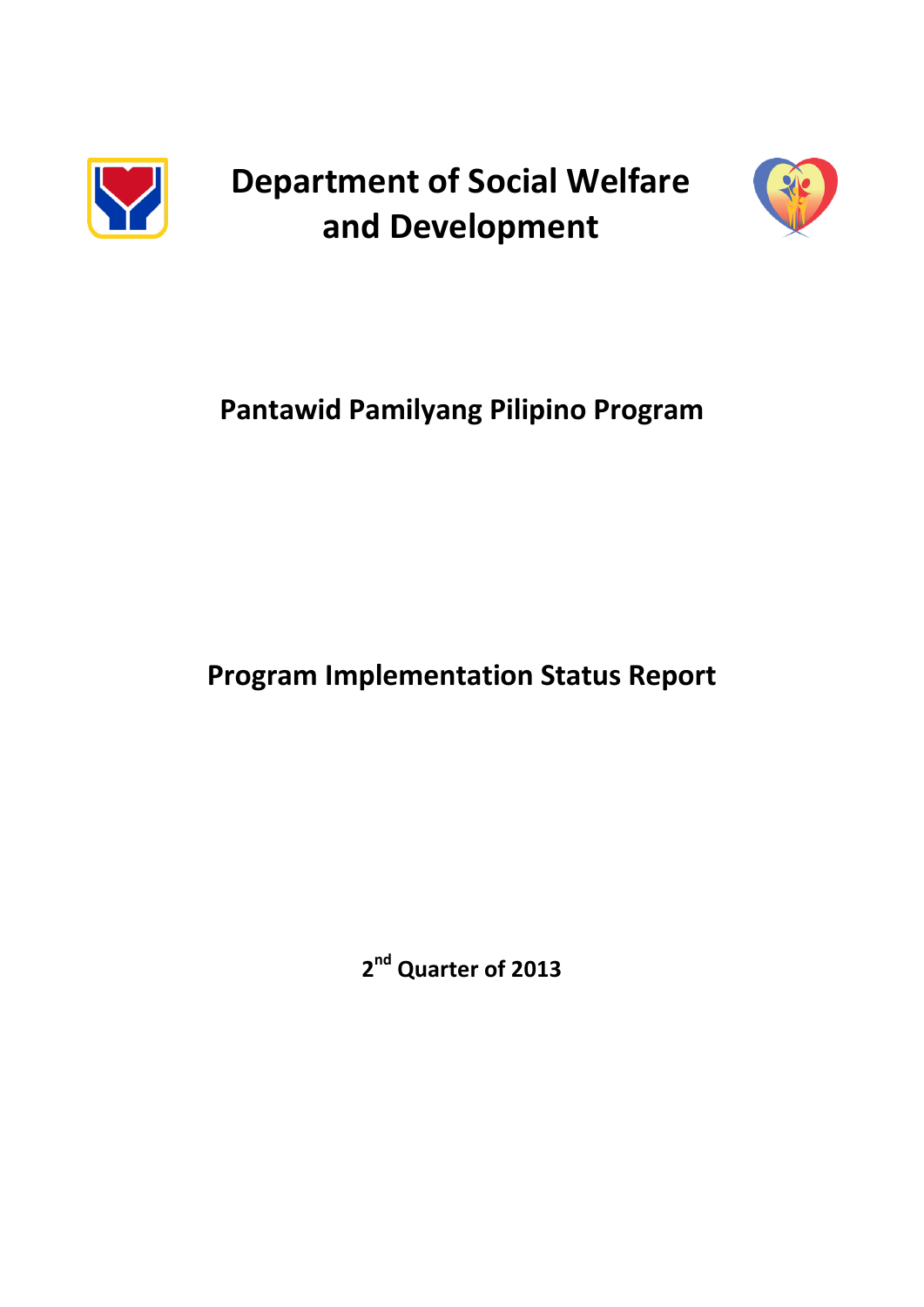## *Executive Summary*

As of 26 June 2013, the *Pantawid Pamilya* is being implemented in 143 cities and 1,484 municipalities in 79 provinces where a total of 3,927,917 households are enrolled. The current coverage exceeds the target of 3,809,769 for 2013. Of the total number of households, 3,832,324 are covered by regular Pantawid Pamilya program while 95,593 are covered by Modified Conditional Cash Transfer (MCCT). For the distribution of households; 1,643,975 come from Luzon, while 1,482,649 and 801,293 are from Mindanao and Visayas, respectively.

The total cash grant paid to eligible and compliant *Pantawid Pamilya* household beneficiaries for the first and second period of 2013 covering January to April total to PhP 12,994,692,400.00. Of this amount, PhP 6,115,293,400.00 was for education and PhP 6,879,399,000.00 was for health.

*Pantawid Pamilya* operates through three major systems, namely: Beneficiary Update System (BUS), Compliance Verification System (CVS) and Grievance Redress System (GRS). A total of 2,618,691 approved updates for BUS, the majority of which are change/new enrollment in school accounting for 1,979,457 updates. These beneficiary updates on health and education are continuous processes to ensure that the beneficiaries are availing the maximum health and education grants. For the CVS, the monitoring of program conditionalities for the months of March and April reported compliance rates in education at 98.34%, health at 96.13%, and FDS at 95.63%. The strong compliance performance shows that poor households are maintaining their co-responsibilities as beneficiaries such that children are in school and healthy, while parents are increasing their knowledge and skills in parenting.

Meanwhile, a total of 32,558 complaints were received through the GRS with 29,413 (90.34%) grievances resolved for the period of 1 April – 27 June 2013. Since the GRS started in 2009, a total of 103,768 households were already delisted while 250,322 were deactivated and pending for verification from the program. This is a constant process to address all complaints on inclusion errors and to maintain a clean database of program beneficiaries.

There are also efforts on convergence exerted by the Department to help beneficiaries transition from survival to improved well-being, especially to Set 1 beneficiaries who will graduate from the program by 31 December 2013. One intervention is the Sustainable Livelihood Program (SLP) that coordinates with both the public and the private sector to ensure that beneficiaries receive additional services to help them move from subsistence to self-reliance. There are two tracks: (1) Employment Facilitation such as Trabahong Lansangan which is in partnership with the Department of Public Works and Highways (DPWH), and (2) Community Driven Enterprise Development (CDED) which provides capital seed fund to the beneficiaries. The latest figures as of 30 June 2013 indicate that there are 5,702 hired *Pantawid Pamilya* beneficiaries under the Employment Facilitation, and 139,790 families were provided the capital seed fund as part of strengthening the sustainable livelihood program through the Self-Employment Assistance – Kaunlaran (SEA-K).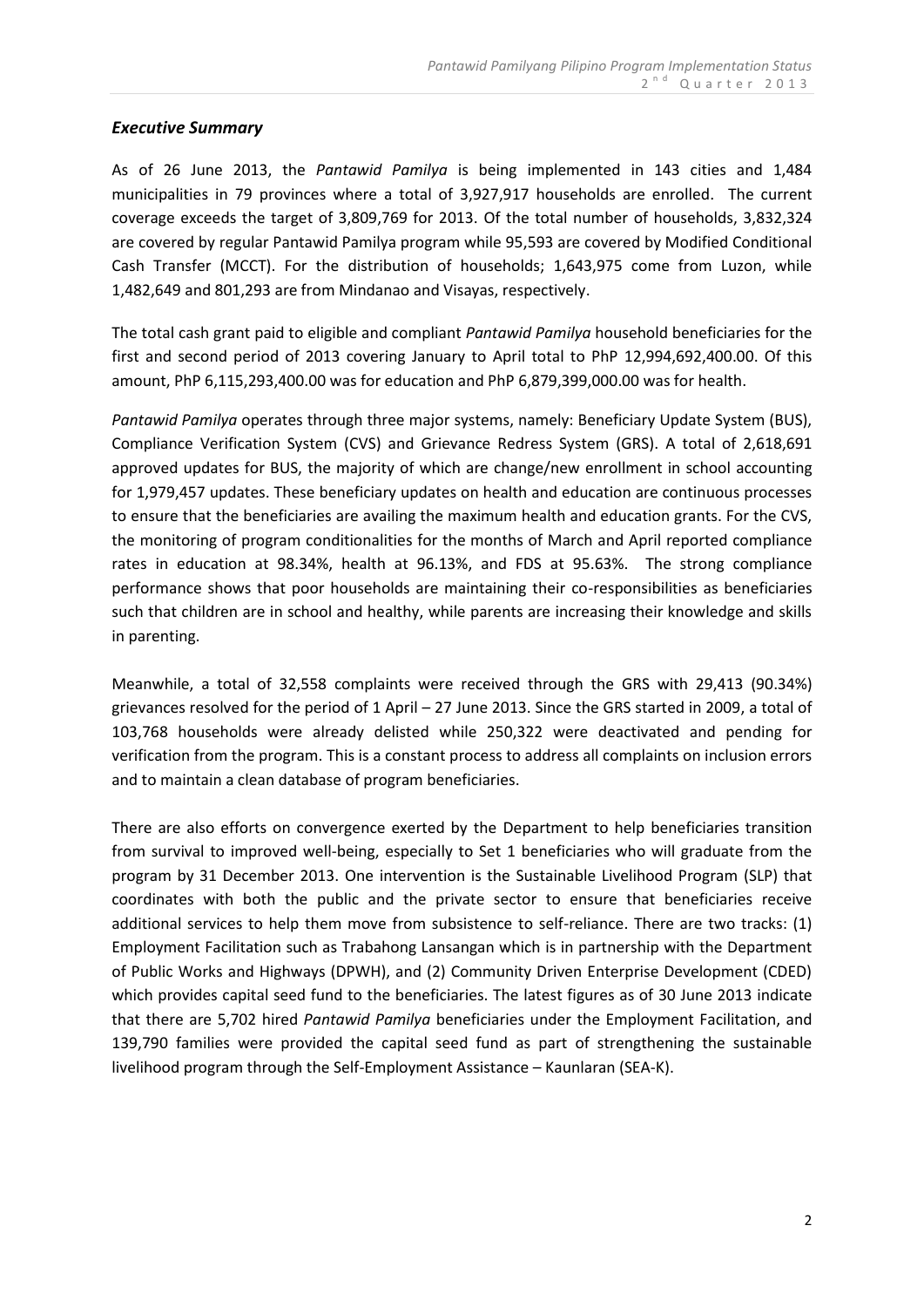#### **I. Program Coverage**

#### **A. Geographic Coverage**

## **Table 1: Geographic Coverage by Level Sets 1 - 6 (As of 26 June 2013)**

| <b>Level</b> | <b>Target</b><br>Nationwide* | Coverage | Percentage of<br>Coverage |
|--------------|------------------------------|----------|---------------------------|
| Region       | 17                           | 17       | 100.00%                   |
| Province     | 79 <sup>1</sup>              | 79       | 100.00%                   |
| City         | $143^{2}$                    | 143      | 100.00%                   |
| Municipality | $1,484^3$                    | 1,484    | 100.00%                   |
| Barangay     | $41,358^{4}$                 | 40,978   | 99.08%                    |

\**based on NSCB-PSGC*

#### **B. Household Coverage**

<u>.</u>

As of 26 June, there are 3,927,917 households registered in the program or 103.10% of the 3,809,769 Sets 1-6 target beneficiaries (please see Table 2). Achieving more than the target is attributed to the MCCT and/or lower rate of loss of households during the registration due to change in residence, no eligible member, waive, etc. Every expansion the Department allocate conservative target to ensure achievement for 2013. Of the total number of households, 3,832,324 are covered by regular Pantawid Pamilya program while 95,593 are covered by Modified Conditional Cash Transfer (MCCT).

The decrease in the number of regular CCT households is due to the natural occurrence of attrition in the number of eligible households. Eligibility is defined based on the age requirement between 0 and 14, which will qualify the children/households to be part of the program. Though this phenomenon is inescapable, the program ensures that the children/households who unavoidably turn ineligible are still covered by other programs, such as the Modified CCT. Moreover, this expected drop usually occurs during the start of the school year where continuing children (14 years old last school year) turn 15, thus ineligible.

<sup>&</sup>lt;sup>1</sup> Province of Batanes not covered given its high Human Development Index (Ranked 5th Highest NSCB 2000 HDI Report) and zero Poverty Incidence (NSCB 2009 Official Poverty Statistics)

<sup>&</sup>lt;sup>2</sup> Five municipalities were converted into cities during CY 2012 namely: (1) Bacoor, Cavite, (2) Imus, Cavite, (3) Ilagan, Isabela, (4) Mabalacat, Pampanga, and (5) Cabuyao, Laguna. These will be covered by the program under Set 6 except the municipality of Mabalacat which was already under Set 5.

<sup>&</sup>lt;sup>3</sup> Excluding six municipalities of Batanes Province and the island municipality of Kalayaan, Palawan (with only 12 households per NSO 2007 Census)

<sup>4</sup> Total number of covered/assessed barangays with poor households by the National Household Targeting Office (NHTO). Source: January 2013 NHTO database. These barangays are not expected to be covered 100% since not all poor households are eligible.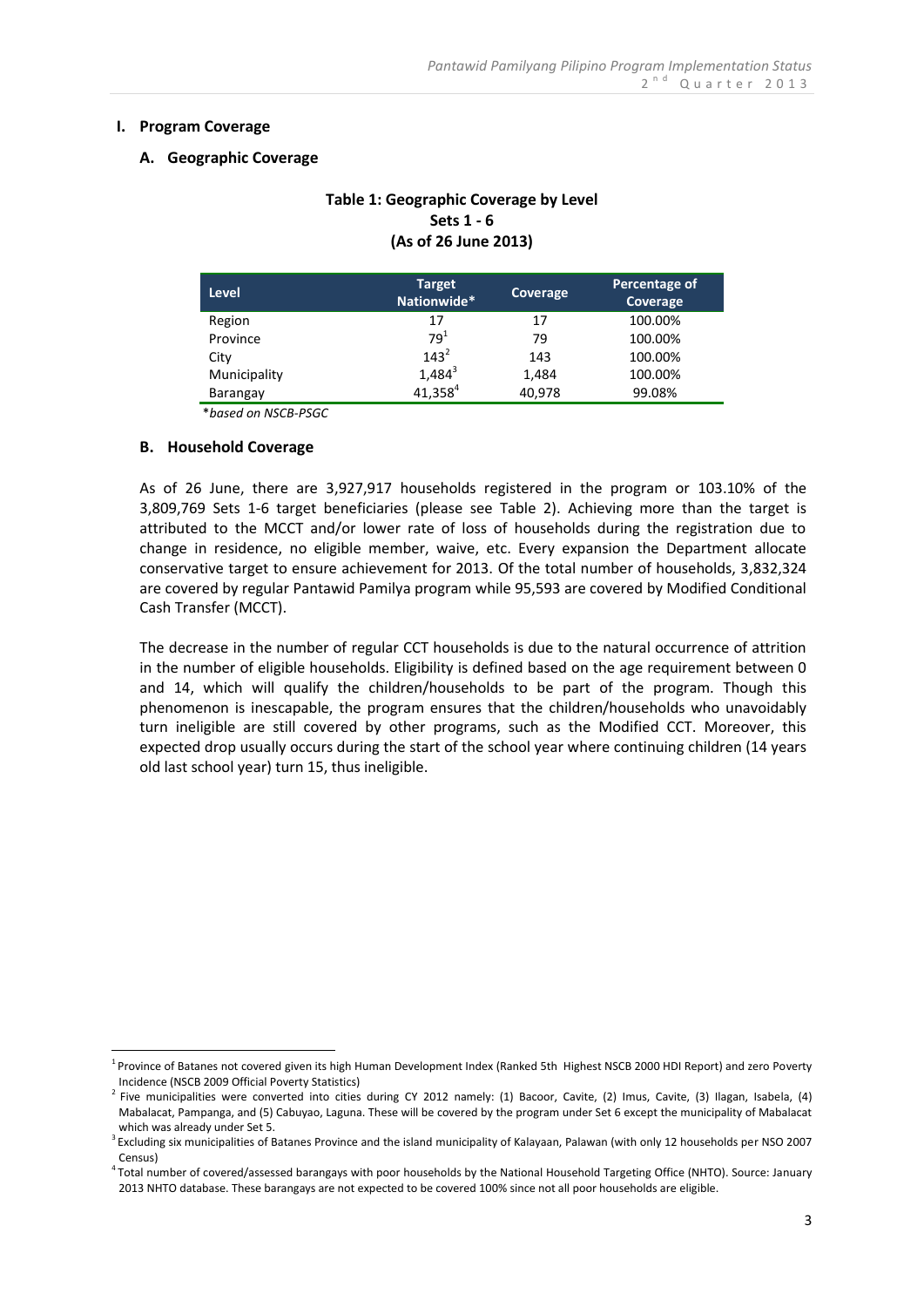## **Table 2: Household Coverage<sup>5</sup> Sets 1 - 6 (As of 26 June 2013)**

| <b>Set/Year Started</b> | <b>Target</b><br>Households <sup>®</sup> | Number of<br><b>Enrolled</b><br><b>Households</b> | Percentage<br>(Target vs.<br>Actual) |
|-------------------------|------------------------------------------|---------------------------------------------------|--------------------------------------|
| 1 (Started in 2008)     | 314,818                                  | 292,906                                           | 93.04%                               |
| 2 (Started in 2009)     | 267,884                                  | 251,887                                           | 94.03%                               |
| 3 (Started in 2010)     | 399,462                                  | 378,849                                           | 94.84%                               |
| 4 (Started in 2011)     | 1,270,658                                | 1,219,077                                         | 95.94%                               |
| 5 (Started in 2012)     | 854,157                                  | 857,831                                           | 100.43%                              |
| 6 (Started in 2013)     | 702,790                                  | 831.774                                           | 118.35%                              |
| MCCT (no Set)           |                                          | 95,593                                            |                                      |
| Total                   | 3,809,769                                | 3,927,917                                         | 103.10%                              |

*\*based on the approved 2013 Government Appropriations Act*

<u>.</u>

Based on the distribution of households, 1,643,975 are coming from Luzon, while 1,482,649 and 801,293 are from Mindanao and Visayas, respectively (please see Figure 1). The high number of beneficiaries in Mindanao may be attributed to the higher poverty incidence in most of its municipalities, while for Luzon; it may be attributed to the magnitude of the population in the Island Group.



## **Figure 1: Household Coverage by Island Group (As of 26 June 2013)**

 $5$  The difference between the target and the existing household beneficiaries is due to the number of households in Sets 1, 2 and 3 that exited early from the program; and the delisting of 103,768 and deactivation of 250,322 households as of date.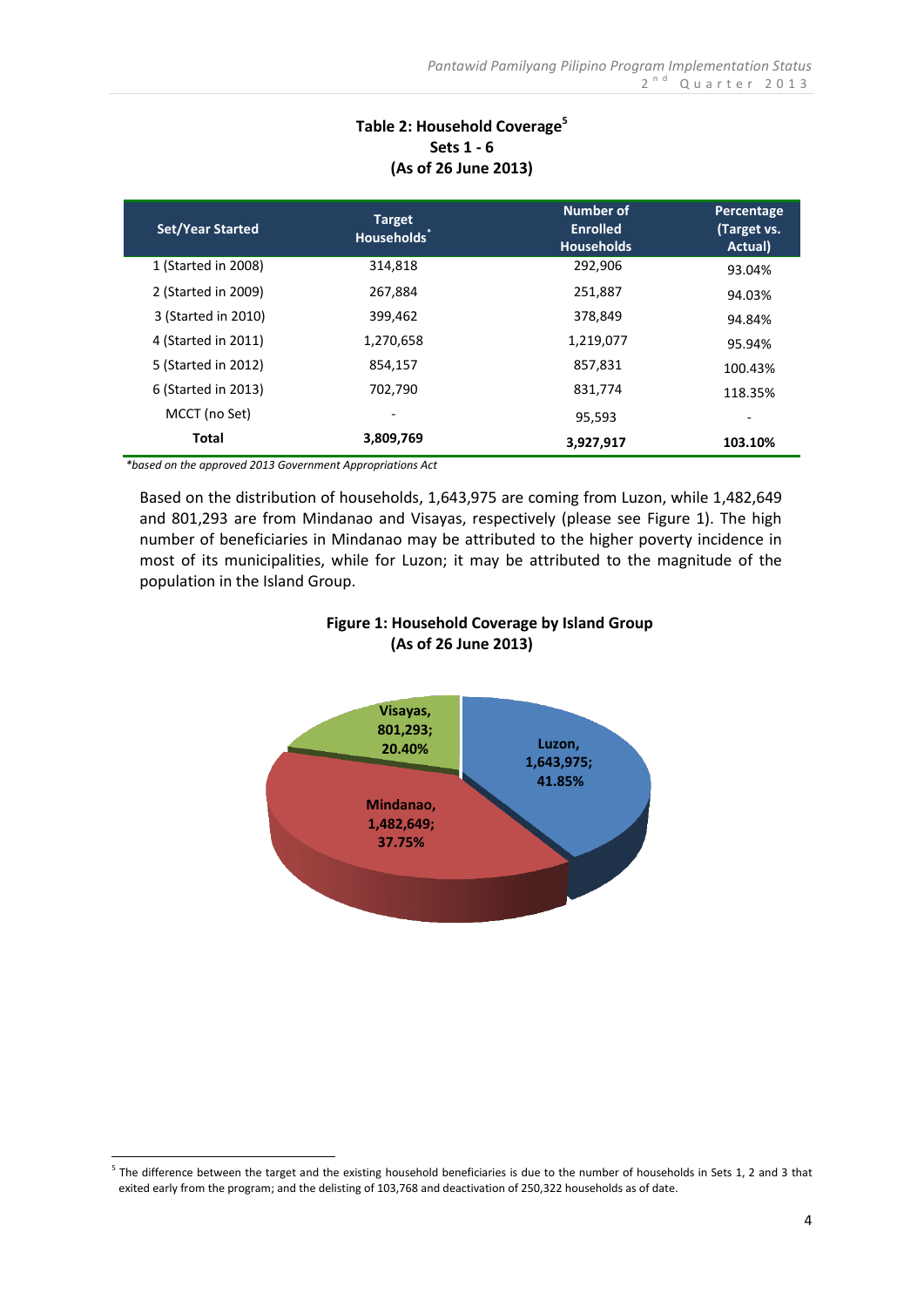#### **II. Program Budget**

From January to June, a total of PhP 12,994,692,400.00 cash grants were released and paid to eligible and compliant *Pantawid Pamilya* household beneficiaries for the 1<sup>st</sup> to 2<sup>nd</sup> period of 2013, Of this amount, PhP 6,879,399,000.00 was for health and PhP 6,115,293,400.00 for education.

In an effort to continuously improve the delivery of grants, the Department thru the Land Bank of the Philippines is engaging other service providers as partners such as MLhuillier and local Rural Banks. The following is the distribution of cash grants based on the payment modes.

| Payment Mode                            | <b>Education Grant</b> | <b>Health Grant</b> | <b>Total Amount</b> |
|-----------------------------------------|------------------------|---------------------|---------------------|
| Cash Card (CC)                          | 2,054,369,800.00       | 2,281,236,500.00    | 4,335,606,300.00    |
| Philippine Postal Corporation (PPC-OTC) | 1,031,628,700.00       | 1,207,403,500.00    | 2,239,032,200.00    |
| Rural Bank (Offsite)                    | 1,001,042,900.00       | 1,120,737,500.00    | 2,121,780,400.00    |
| Philpost                                | 759,104,900.00         | 833,054,000.00      | 1,592,158,900.00    |
| M Lhuillier (Kwarta Padala)             | 512,722,800.00         | 741,148,500.00      | 1,253,871,300.00    |
| Globe Remit (GCash)                     | 620,730,900.00         | 539,952,000.00      | 1,160,682,900.00    |
| First Consolidated Bank (FCB)           | 93,072,300.00          | 100,061,000.00      | 193,133,300.00      |
| Cooperative (CFI)                       | 39,555,100.00          | 50,785,000.00       | 90,340,100.00       |
| Cash Card Mobile ATM (CC Mobile)        | 3,066,000.00           | 5,021,000.00        | 8,087,000.00        |
| <b>Grand Total</b>                      | 6,115,293,400.00       | 6,879,399,000.00    | 12,994,692,400.00   |

## **Table 4: Distribution of Cash Grants per Payment Mode First to Second Period of 2013 (January to June 2013)**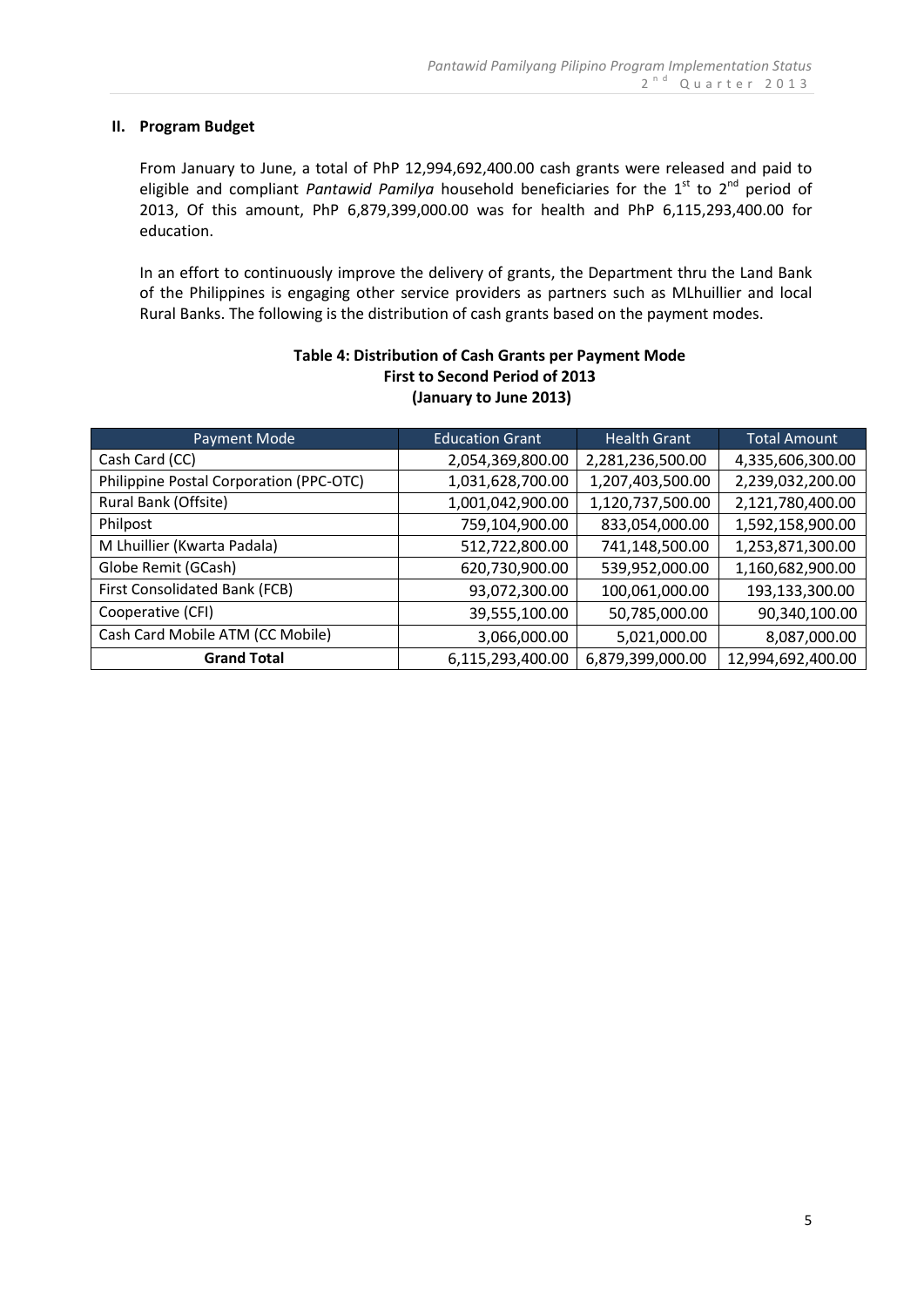#### **III. Systems Updates**

#### **A. Beneficiary Updates System (BUS)**

The Beneficiary Update System records the changes that have occurred in the status or condition of a grantee. It captures the information about household members to serve as a basis in monitoring compliance of beneficiaries. These updates on health and education are continuous processes to ensure that the beneficiaries are availing the maximum health and education grants.

The total approved beneficiary updates from January to June reached 2,618,691; the majority of which are changes/new enrollment in school reaching 1,979,457. The breakdown of the update types can be found below.

| <b>Type of Update</b>                                                     | <b>No. of Updates</b><br><b>Received</b> |
|---------------------------------------------------------------------------|------------------------------------------|
| Change/new enrollment in school                                           | 1,979,457                                |
| Change of monitored children for compliance                               | 172,253                                  |
| Change/new registration in health center                                  | 214,774                                  |
| Correction of basic information                                           | 207,061                                  |
| Change of grantee of the household                                        | 20,148                                   |
| Child coming back home or those that were biologically or legally adopted | 9,311                                    |
| New born children                                                         | 2,719                                    |
| Change of Address                                                         | 10,302                                   |
| Deceased beneficiaries                                                    | 2,666                                    |
| Total                                                                     | 2,618,691                                |

### **Table 5: Total Number of Updates (January - June 2013)**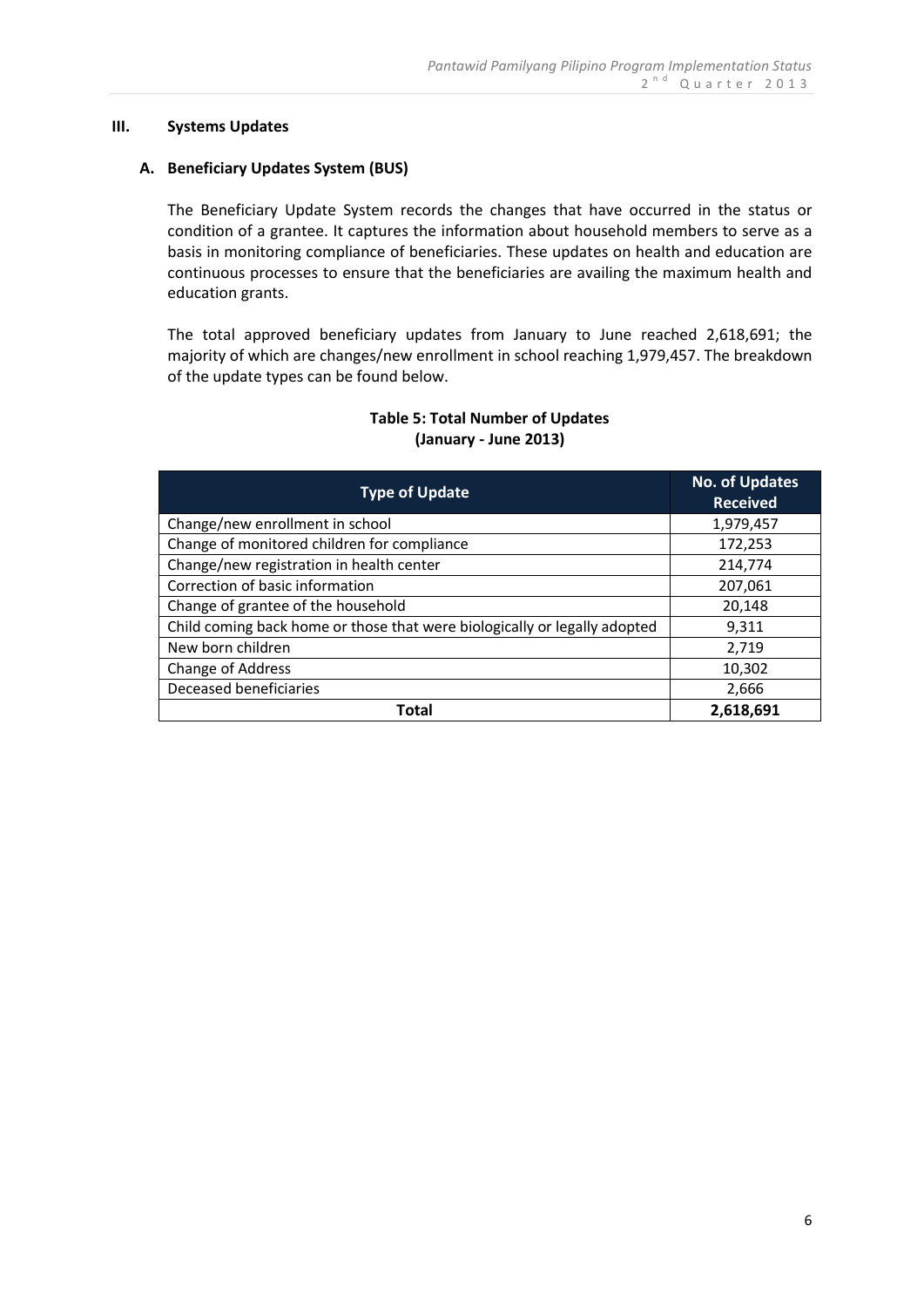## **B. Compliance Verification System (CVS)**

The CVS monitors the compliance of households with the conditionalities of the program as the basis of the grants. The table below shows the monthly compliance rates showing the number of compliant household members for each type of conditionality for the period of March-April.

#### **Table 6: 2013 Latest Compliance Rates For Sets 1 to 6**

| <b>Conditionality</b>                                                      | <b>Number of</b> |              | <b>Compliant Beneficiaries</b> | % Compliance<br>(Compliant over<br><b>Monitored)</b> |              |
|----------------------------------------------------------------------------|------------------|--------------|--------------------------------|------------------------------------------------------|--------------|
|                                                                            | Monitored*       | <b>March</b> | <b>April</b>                   | <b>March</b>                                         | <b>April</b> |
| <b>EDUCATION</b>                                                           |                  |              |                                | 98.34%                                               |              |
| Attendance in Day Care Center/Pre-<br>School for Children 3-5 years old    | 1,228,402        | 1,185,319    |                                | 96.49%                                               |              |
| Attendance in Primary and Secondary<br>Schools for Children 6-14 years old | 5,796,025        | 5,722,639    |                                | 98.73%                                               |              |
| <b>HEALTH</b>                                                              |                  |              |                                | 96.13%                                               |              |
| Check-up/immunization for Pregnant<br>and Children 0-5 years old           | 2,052,222        | 1,956,852    | 1,962,015                      | 95.35%                                               | 95.60%       |
| Health (deworming) for Children 6-14<br>years old in Elementary Level**    | 759,535          | 757,039      |                                | 99.67%                                               |              |
| <b>FAMILY DEVELOPMENT SESSION</b>                                          |                  |              |                                | 95.63%                                               |              |
| Attendance to FDS by Parents                                               | 3,840,102        | 3,681,075    | 3,663,356                      | 95.86%                                               | 95.40%       |

 **\*** *The monitored household members are the same for the months of March-April.*

 **\*\*** *Deworming is conducted twice annually for each child ages 6-14 that are enrolled in elementary school.*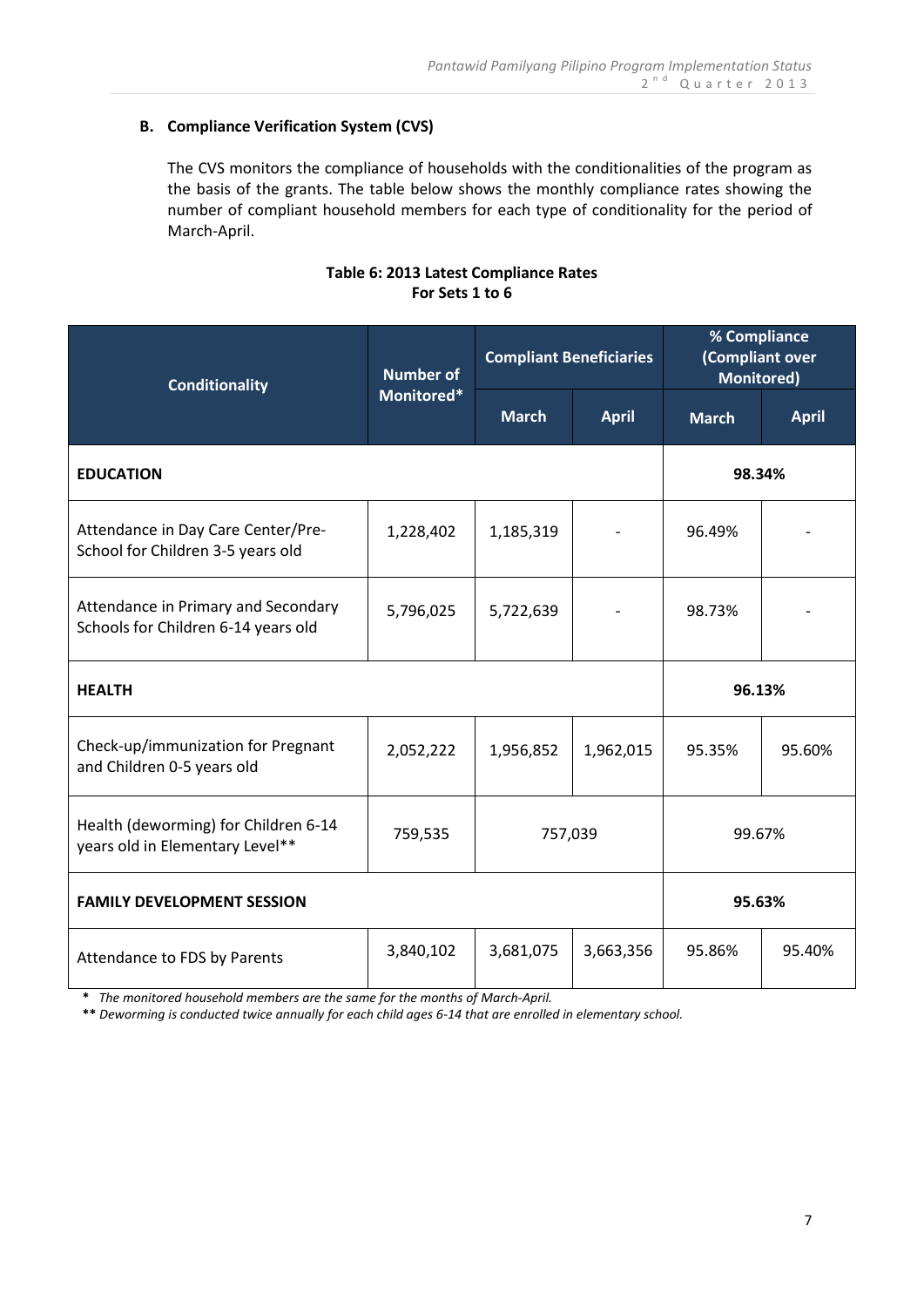## **C. Grievance Redress System (GRS)**

For the period of 1 April – 27 June 2013, a total of 32,558 $^6$  complaints were received through GRS via various modes like calls, grievance forms, texts, social networking sites, snail mails and electronic mails. Of the total filed grievances, 29,413 (90.34%) has been provided with resolution.

| <b>Grievance Category</b>      | <b>Total</b> |
|--------------------------------|--------------|
| <b>Not Listed</b>              | 24,786       |
| Payment                        | 3,548        |
| <b>Others</b>                  | 1,180        |
| <b>Compliance Verification</b> | 1,346        |
| Registration                   | 357          |
| Ineligibility                  | 509          |
| Misdemeanor                    | 351          |
| Appeals                        | 175          |
| Project Office/ML/PL           | 97           |
| <b>External Pressure</b>       | 105          |
| <b>Health Services</b>         | 80           |
| Education                      | 24           |
| Total                          | 32,558       |

## **Table 7: Total Number of Complaints Received (01 April – 27 June 2013)**

Not Listed in the database issues gained the most number of complaints for this period. This is still due to the continuous expansion of the program. More and more households consider themselves poor, expressing their desire to be included in the program, especially because they see that the Program really helps poor families to improve their present condition.

## **Table 8: Total Number of Delisted Based on the Existing Policies (As of 26 June 2013)**

| <b>Category of Delisted HHs</b>      | No. of HHs |
|--------------------------------------|------------|
| Fraudulent acts                      | 3,543      |
| Waived                               | 7,111      |
| Inclusion error <sup>7</sup>         | 10,660     |
| Moved to non-Program area            | 11,647     |
| No more children aged 0-14           | 54,434     |
| Delisted - Not Eligible <sup>8</sup> | 16,373     |
| Total                                | 103,768    |

*<sup>7</sup>Complaint about active registered beneficiaries who are protested against being qualified for the program due to several factors such as regular income, educational status and no 0-14 years old children.*

*<sup>8</sup>GRS delisted household beneficiaries based on being gainfully employed and having regular income*

<u>.</u>

<sup>6</sup> Data Source: GRS Data Entry Application as of June 2013.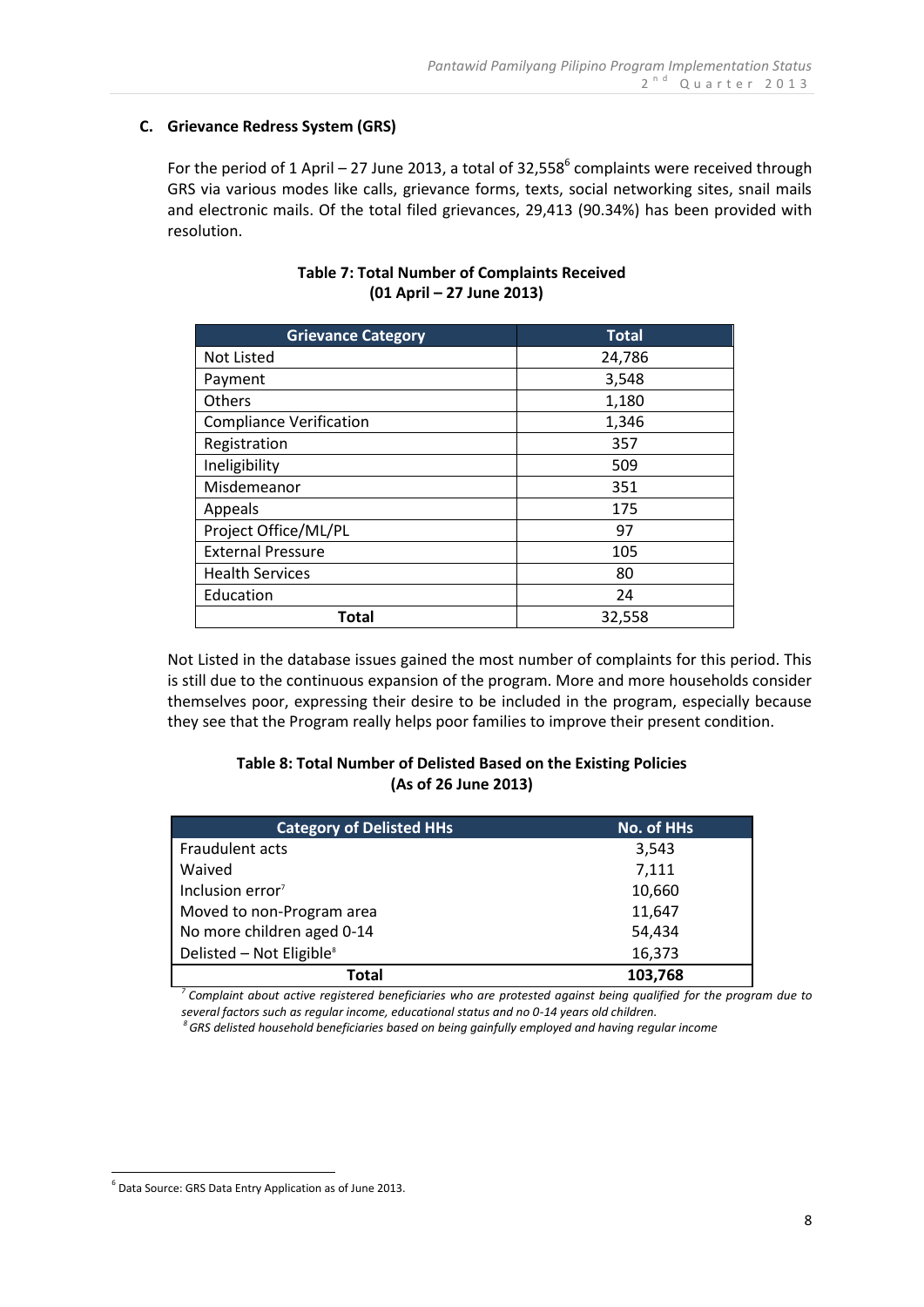## **Table 9: Total Number of Deactivated: Pending for Verification (As of 26 June 2013)**

| <b>Category of Deactivated HHs</b>                                | <b>No. of HHs</b> |
|-------------------------------------------------------------------|-------------------|
| <b>Pending for Verification</b>                                   | 230,335           |
| For Final Resolution Prior to Delisting by the Field Office       | 19,640            |
| No more eligible children for monitoring                          | 187,292           |
| Delisted due to Non-Registration <sup>9</sup>                     | 23,403            |
| Verified/Certified by the Field Office                            | 19,987            |
| Did not attend Community Assembly certified by RPMO <sup>10</sup> | 13,567            |
| Waived Prior to Registration                                      | 6,420             |
| Total                                                             | 250,322           |

*<sup>9</sup>Households that did not attend scheduled Community Assembly and validated by the Regional Project Management Office (RPMO) as not found in the area*

 *<sup>10</sup>Delisted households under Sets 1-3 which actually did not attend the Community Assembly*

#### **IV. Program Staff**

A total of 10,604 technical and administrative positions assigned at the National and Regional Offices (including staff assigned at the covered provinces and cities/municipalities) have been approved for the program. As of 30 June 2013, a total of 9,847 staff has been hired or 92.86% of the total approved positions (please see Table 12).

## **Table 10: Number of Approved and Actual Number of Program Staff (As of 30 June 2013)**

| <b>Level</b>    | <b>Number of Approved</b><br><b>Positions</b> | Number of Hired<br><b>Staff</b> | ℅      |
|-----------------|-----------------------------------------------|---------------------------------|--------|
| <b>National</b> | 336                                           | 301                             | 89.58% |
| Region          | 10,268                                        | 9,546                           | 92.97% |
| Total           | 10,604                                        | 9,847                           | 92.86% |

#### **V. Other Accomplishments/Updates**

#### **A. Convergence and Commitments with Partners**

#### **Employment Facilitation Activities**

Beneficiaries were provided guaranteed employment by various public and private partners of the Sustainable Livelihood Program. As of June 2013, there are 5,702 beneficiaries hired, 4,933 of which are employed under the Trabahong Lansangan Program of DPWH.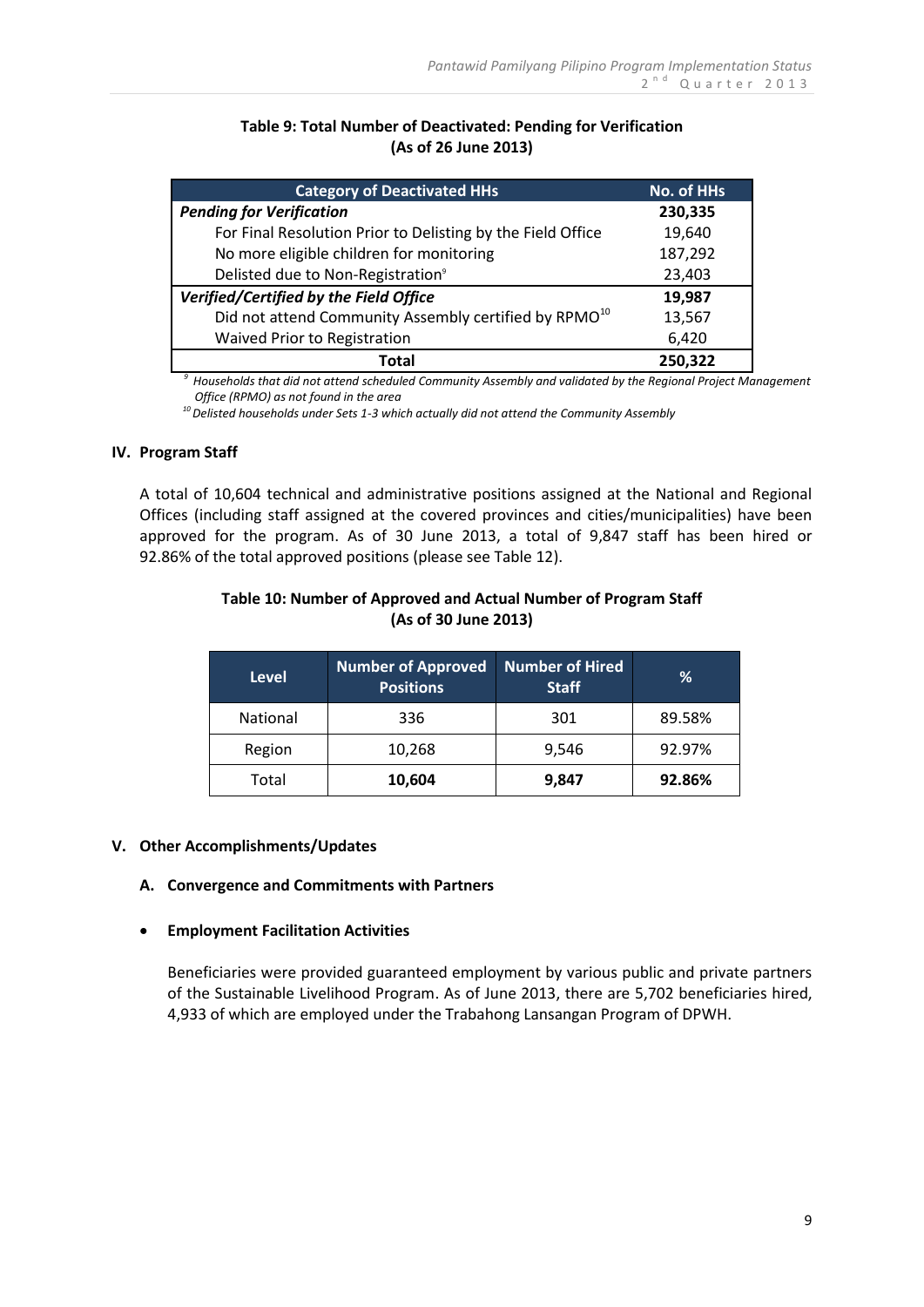#### **Provision of Capital Assistance through SEA-K**

To sustain and expand the socioeconomic improvement of Pantawid Pamilya beneficiaries even beyond the five-year intervention, a Sustainable Livelihood through SEA-K shall be provided to Pantawid beneficiaries. This is to ensure sustainability of income after exit from Pantawid through the provision of non-collateral and interest free loan.

As of June 2013, a total of 139,790 beneficiaries were provided with capital seed fund amounting to Php 1,081,166,113.00. Out of the aforementioned, 13,024 beneficiaries were served this month amounting to Php 99,080,597.00.

### **Provision of Capital Assistance through Microfinance or Formal lending institutions**

From January-June 2013, a total of 33,641 beneficiaries were referred to and funded by MFIs and other formal lending institutions.

### **B. Major Activities Conducted by Pantawid Pamilya**

- Launching of the *"Kariton Klasrum: Katropa, Edukasyon at Kalusugan Mo'y Sagot Ko!"* is an event to launch and formalize partnerships with DepEd and other CSOs for an alternative delivery mode of education for street families and out of school children who are beneficiaries of the Modified CCT. A children's fair including art and dance workshop were organized in celebration of the project launch.
- Conduct of a *World Bank Study Tour* attended by foreign delegates from developing countries like Vietnam, Timor Leste, and Cambodia were gathered to learn and have an overview of the *Pantawid Pamilya Program* implementation and experiences.
- Conduct of *Mid-Year Program Review and Evaluation Workshop* to evaluate and assess the implementation and accomplishments of the program for the first half of 2012 and to discuss the directions for the remainder of the year. The event was attended by all members of the Pantawid Mancom and Regional Directors of the Department
- Conduct of *Workshops/Trainings* which were aimed to provide the participants with the knowledge and skills that will help them effectively and efficiently implement the program. The workshops/trainings conducted for the period of  $2^{nd}$  Quarter are the following:
	- o Strengthening Social Case Management System for Pantawid Pamilya Household
	- o UNICS Training Enhancement for Grievance Officers
	- o Training of Trainers on Free and Prior Informed Consent an IP Sensitive Grievance Mechanisms
	- o Training of Trainers on Active Citizenship
	- o Training Workshop on Managing Grievance for Program Partners
	- o Training-Workshop on Strengthening Case Management
	- o Training on Managing Grievance: Putting People at the Center of Development
	- o IP Parent Leaders Training for Program Sustainability (Batch 1-6)
	- o Pilot Testing of Supplemental FDS Modules for Transitioning Beneficiaries
	- o Pilot Gender Sensitivity Training for IP Children